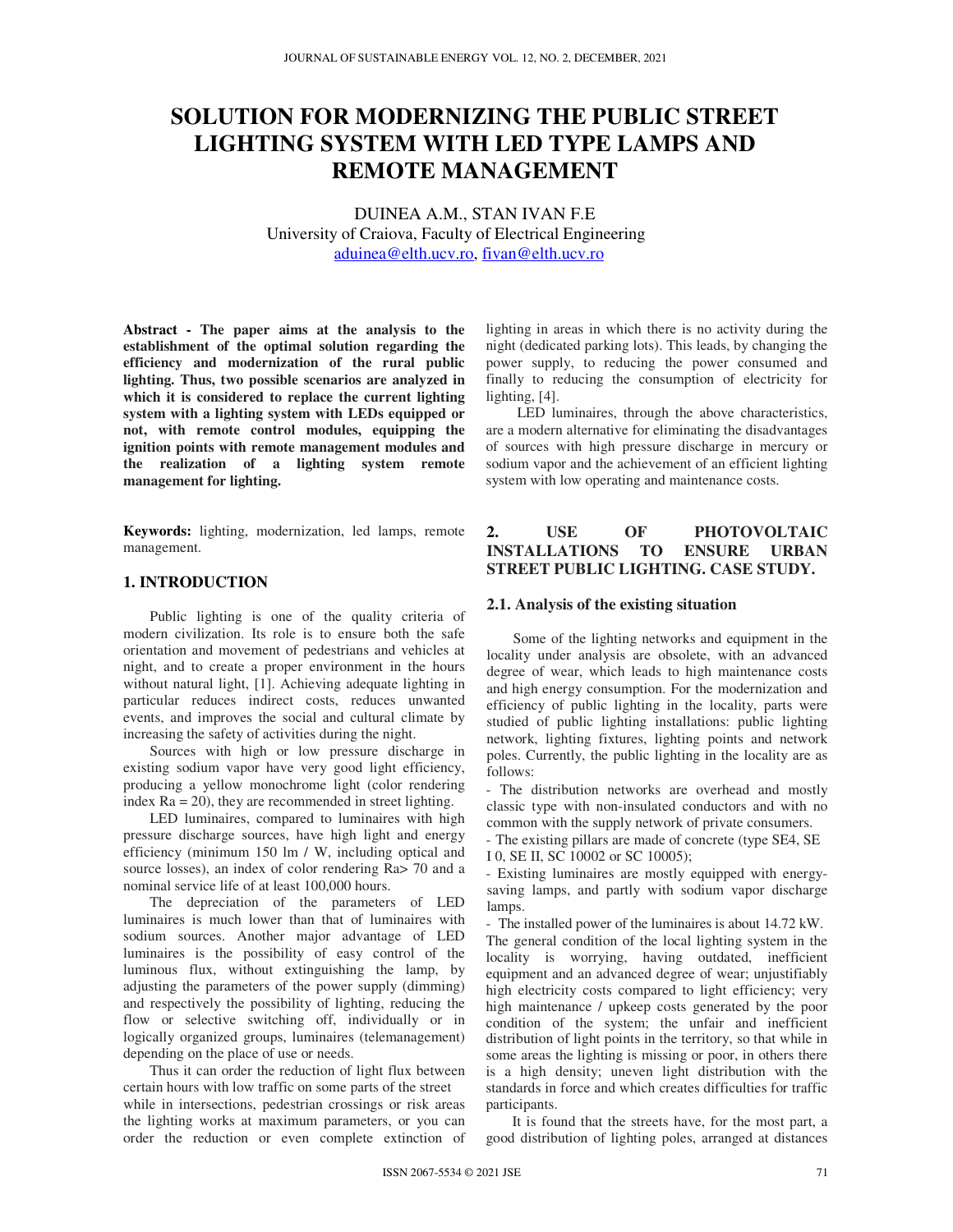between them of about 35-37 m on the secondary streets and 36-37 m on the main streets. The control of the current lighting system is centralized from 12 existing ignition points powered by 20/0.4 kV overhead substations.

# **2.2. Possible scenarios for the evolution and development of the lighting system**

#### **Scenario 0**

Scenario 0, of continuity, consists in maintaining the current situation of the public street lighting system involving only maintenance-maintenance expenses. However, it is necessary to replace defective equipment, power cables and conductors, mains clamps, CDD type; destroyed dispersers; defective or damaged metal fittings; electrical switchboards of public lighting points depending on their state of degradation; protections and components of the ignition points; periodic verification of the dispersion resistance of the earthling sockets at the ignition points and those related to the power supply network of public lighting system.

#### **Scenario1**

For the public lighting system, works are required to dismantle the current old luminaires and to install LED street lighting fixtures on all existing poles with 0.44kV OHL network - 24W public lighting on secondary streets and 55W on main roads.

The designed installed power is: 25.97 kW. There is approximately a doubling of the value of the installed power and at the same time a better lighting, by installing lighting fixtures on all existing poles, compared to the existing arrangement of luminaires on 44% of the number of poles. It is also possible to reduce the installed power on the light point from about 55.1 W to about 43.5 W and increase the light efficiency 40-80 lm / W to over 150 lm / W.

#### **Scenario 2**

In this scenario, the public lighting system requires the dismantling of the current old lighting fixtures and the installation of LED street lighting fixtures equipped with remote management modules on all existing poles with 0.4 k V OHL public lighting 24W on secondary streets and 55W on main roads, equipping the ignition points with remote management modules and creating a remote management system for lighting.

The recommended scenario is scenario 2 which ensures a modern lighting system, with high light and energy efficiency, with a long lifespan (minimum 100,000 hours) applying modern standards on lighting on main and secondary roads.

The scenario provides for the installation of an LED luminaire, a luminaire with a very good color rendering index. At the same time, it ensures the solution of the major problems of the public lighting system and contributes to the reduction of electricity expenses, to the reduction of carbon dioxide emissions by using efficient lighting fixtures and modernizing the existing lighting point.

The telemanagement system also includes a dimming program to increase the energy efficiency of the street lighting system and reduce electricity costs. This reduces the luminous flux of the lamps in hourly intervals with

low traffic and the absence, almost entirely, of pedestrian traffic.

|  | Table 1 - Comparative analysis of possible |  |  |
|--|--------------------------------------------|--|--|
|  | evolution scenarios                        |  |  |

| Nr.            | Comparation                                                           | <b>Measure</b> | <b>Possibile scenarios</b> |                |                             |
|----------------|-----------------------------------------------------------------------|----------------|----------------------------|----------------|-----------------------------|
| crt.           | element                                                               | unit           | $\theta$                   |                | $\mathcal{D}_{\mathcal{A}}$ |
|                | AIL life time                                                         | h              | 20,000                     | 100,000        | 100,000                     |
| $\mathfrak{D}$ | Lighting<br>objects                                                   | buc.           | $\Omega$                   | 608            | 608                         |
| 3              | Remote<br>management<br>modules for<br>existing<br>ignition<br>points | buc            | $\theta$                   | $\Omega$       | 12                          |
| 4              | Remote<br>management<br>modules for<br>lighting<br>fixtures           | buc.           | $\theta$                   | $\theta$       | 608                         |
| 5              | Estimated<br>work costs                                               | <b>RON</b>     | $\Omega$                   | 524,029.<br>56 | 1,023,874.<br>53            |

The objectives to be achieved by the implementation of the new street lighting system are:

- Energy saving - the efficiency of LED lighting systems is superior to incandescent and gas discharge lamps, thus saving energy and reducing the electricity bill;

- Light efficiency - LED systems produce more light per watt consumed than other types of lamps. Strict control of light scattering achieved through the optical system with lenses for focusing the rectangular light beam ensures light pollution; the lens has the role of reducing light loss, eliminating the risk of blindness;

- Color - LED systems can emit the shade of light - the desired color without the use of color filters. The warm, neutral or cold light obtained is very close to natural light, shows the true color of objects and increases comfort and visibility at night;

- On-off time - from the moment of powering, the LED luminaires light practically instantaneously at maximum intensity, without any delays, supporting very well the on-off regimes;

- Luminous intensity - each module has a constant light intensity regardless of the fluctuations of the mains voltage;

Power factor - LED systems have a power factor greater than 0.98 which substantially reduces additional network losses;

When choosing the luminaires from the point of view of the constructive criteria, the results of the lighting calculations were taken into account, the framing of the roads in accordance with SR EN 13201: 2015 and the location on the poles, respectively their arrangement. The selection and location criteria of the bodies took into account the traffic density in different areas, the traffic participants, as well as the risk areas for traffic safety (we use public transport stations, intersections).The sizing of the construction elements of the installations and technical solutions was performed according to the regulations in the field and the results of the lighting calculations. In order to establish the solutions of the lighting systems, the following standards were observed: SR EN 13201: 2015 "Public lighting", CIE 115/2010 "Light of roads for motor and pedestrian traffic" and NP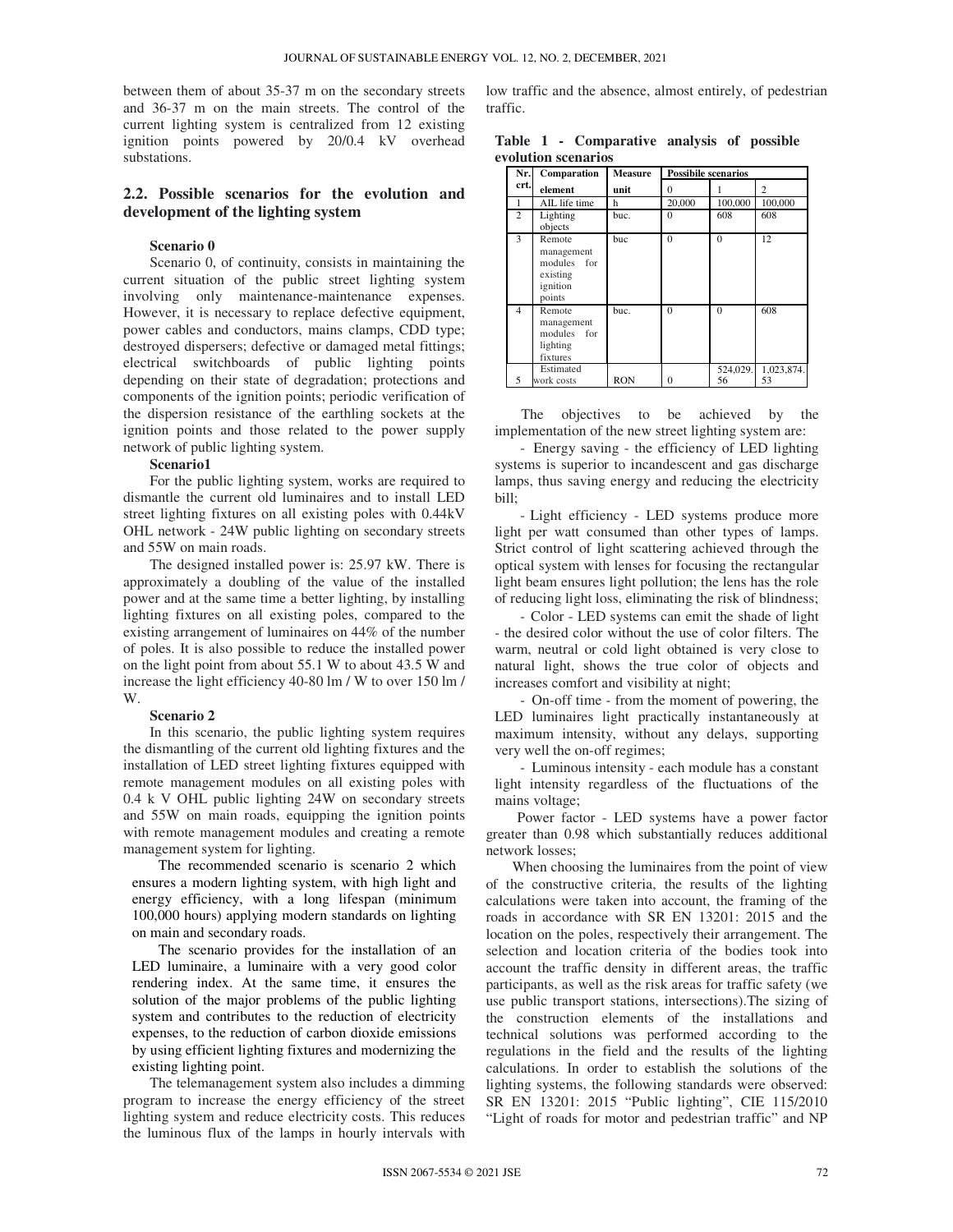062-2002 "Norm for the design of road lighting systems and pedestrian ", [7], [8], [9].

For the realization of the lighting projects, the specialized software DIALux was used, establishing the number of necessary lighting devices, their power, the lighting levels related to the roads.

Figures from 1 to 4 presents the results of the lighting calculation performed in DIALux for the main street,[6], included according to the standard SR EN 13201: 2015 "Public lighting. Part 1: Selection of lighting classes", in the lighting class for motorized traffic, M5.

In figure 1 were defined observers for each lane, positioned in the middle of them, for each observer checking the minimum required lighting parameters.

For the sizing of the lighting system, control situations were used for each road class, taking into account the location constraints.

The lighting project is based on the following data: average distance between poles, 37m; height of the light point, 8 m; the exit of the light point in the console (- 3,105 m); tilt the console 15.0o; console length, 0.900 m; the location of the pillars, unilateral; reflection coefficient 0.07 - R3 corresponding to asphalt road pavement; the poles are placed at the edge of the road surface at a distance that does not influence the various existing utility networks, annual number of operating hours, 4,150h; consumption of 1444.5 W / km. For maintenance, a maintenance factor of 0.80 was taken into account, see figure 1.

DJ M5: Alternative 1 / Roadway 1 (M5) / Table

#### Roadway 1 (M5)

|                           |      | Horizontal illuminance [x] |      |                                                                                        |      |      |       |      |      |      |      |      |
|---------------------------|------|----------------------------|------|----------------------------------------------------------------------------------------|------|------|-------|------|------|------|------|------|
| 5.958 11.6 10.2 8.14 6.71 |      |                            |      | 5.30                                                                                   | 4.34 | 4.03 | 4.34  | 5.21 | 6.49 | 8.02 | 10.2 | 11.8 |
| 4.875 14.9                | 12.6 | 9.72                       | 7.67 | 5.87                                                                                   | 4.73 | 4.31 | 4.70  | 5.77 | 7.27 | 9.41 | 12.6 | 15.1 |
| 3.792 18.6                | 15.1 | 11.2                       | 8.59 | 6.44                                                                                   | 5.08 | 4.54 | 5.01  | 6.23 | 7.99 | 10.7 | 15.0 | 18.9 |
| 2708 226                  | 17.6 | 12.4                       | 922  | 6.87                                                                                   | 5.28 | 4.69 | 5.17  | 651  | 8.42 | 118  | 173  | 228  |
| 1625 258                  | 19.2 | 13.0                       | 9.52 | 7.07                                                                                   | 531  | 4.73 | 5 1 7 | 6.63 | 8.52 | 123  | 190  | 26.0 |
| 0.542 27 2                | 19.5 | 12.9                       | 9.36 | 6.99                                                                                   | 5.15 | 4.66 | 5.01  | 6.50 | 8 21 | 120  | 19.2 | 27.5 |
| m                         |      |                            |      | 1.423 4.269 7.115 9.962 12.808 15.654 18.500 21.346 24.192 27.038 29.885 32.731 35.577 |      |      |       |      |      |      |      |      |

 $\mathsf{Em}\left[ \mathsf{lx} \right] \quad \mathsf{Emin}\left[ \mathsf{lx} \right] \quad \mathsf{Emax}\left[ \mathsf{lx} \right] \quad \mathsf{g1}$  $0.382$   $0.147$  $10.5$ 4.03 27.5

**Fig.1 - Lighting calculation main road [6]** 

In figure 2 it is presented the table of values, generated in DIALux, for the maintenance value of the horizontal lighting intensity.

DJ M5: Alternative 1 / Roadway 1 (M5) / Results summary

#### Roadway 1 (M5)

Light loss factor: 0.80 Grid: 13 x 6 Points

| $Lm$ [cd/m <sup>2</sup> ] | Uo          | tЛ            | TI [%]      | <b>FIR</b>  |
|---------------------------|-------------|---------------|-------------|-------------|
| $\geq 0.50$               | $\geq 0.35$ | $\geq 0.40$   | $\leq 15$   | $\geq 0.30$ |
| ' 0.56                    | 0.45        | $\times$ 0.46 | $\times$ 11 | $\vee$ 0.57 |

Assigned observer (2):

| Observer   | Position [m]              | $Lm$ [cd/m <sup>2</sup> ]<br>$\geq 0.50$ | <b>Uo</b><br>$\geq 0.35$ |
|------------|---------------------------|------------------------------------------|--------------------------|
| Observer 1 | $(-60.000, 1.625, 1.500)$ | 0.56                                     | 0.47                     |
| Observer 2 | $(-60.000, 4.875, 1.500)$ | 0.61                                     | 0.45                     |

#### **Fig. 2 - Horizontal illumination calculation [6]**

Figure 3 shows the maintenance value for the light density with the dry road, respectively with the new lighting installation.

|                | Observer 1          |                                              |                           |      |                                                                                        |                         |                         |      |      |      |      |                      |      |
|----------------|---------------------|----------------------------------------------|---------------------------|------|----------------------------------------------------------------------------------------|-------------------------|-------------------------|------|------|------|------|----------------------|------|
|                |                     |                                              |                           |      | Luminance with dry roadway [cd/m <sup>2</sup> ]                                        |                         |                         |      |      |      |      |                      |      |
| 5.958 0.46     |                     | 0.41                                         | 0.35                      | 0.32 | 0.28                                                                                   | 0.27                    | 0.27                    | 0.30 | 0.32 | 0.36 | 0.40 | 0.44                 | 0.48 |
| 4.875 0.56     |                     | 0.50                                         | 0.41                      | 0.37 | 0.32                                                                                   | 0.30                    | 0.30                    | 0.34 | 0.38 | 0.43 | 0.49 | 0.56                 | 0.60 |
| 3,792 0.70     |                     | 0.58                                         | 0.46                      | 0.41 | 0.36                                                                                   | 0.34                    | 0.34                    | 0.40 | 0.46 | 0.51 | 0.57 | 0.68                 | 0.75 |
| 2,708 0.82     |                     | 0.69                                         | 0.54                      | 0.47 | 0.41                                                                                   | 0.40                    | 0.41                    | 0.47 | 0.55 | 0.60 | 0.69 | 0.83                 | 0.91 |
| 1,625 0.95     |                     | 0.77                                         | 0.60                      | 0.52 | 0.49                                                                                   | 0.49                    | 0.51                    | 0.57 | 0.67 | 0.70 | 0.78 | 0.93                 | 1.06 |
| 0.542 1.01     |                     | 0.81                                         | 0.67                      | 0.62 | 0.61                                                                                   | 0.62                    | 0.68                    | 0.73 | 0.83 | 0.81 | 0.85 | 1.00                 | 1.12 |
| m              |                     |                                              |                           |      | 1,423 4,269 7,115 9,962 12,808 15,654 18,500 21,346 24,192 27,038                      |                         |                         |      |      |      |      | 29.885 32.731 35.577 |      |
| 0.56           | $Lm$ $[cd/m2]$      | 0.27                                         | Lmin [cd/m <sup>2</sup> ] | 1.12 | Lmax [cd/m <sup>2</sup> ]                                                              | Q <sub>1</sub><br>0.472 | Q <sub>2</sub><br>0.237 |      |      |      |      |                      |      |
|                |                     | Luminance with new lamp [cd/m <sup>2</sup> ] |                           |      |                                                                                        |                         |                         |      |      |      |      |                      |      |
|                | 5,958 0.58          | 0.51                                         | $0.43$ 0.40               |      | 0.35                                                                                   | 0.33                    | 0.33                    | 0.37 | 0.40 | 0.45 | 0.50 | 0.55                 | 0.60 |
| 4,875 0.71     |                     | 0.62                                         | 0.51                      | 0.46 | 0.39                                                                                   | 0.38                    | 0.37                    | 0.43 | 0.47 | 0.54 | 0.61 | 0.71                 | 0.75 |
| 3.792 0.87     |                     | 0.73                                         | 0.58                      | 0.52 | 0.45                                                                                   | 0.43                    | 0.43                    | 0.50 | 0.58 | 0.64 | 0.71 | 0.85                 | 0.94 |
| 2,708 1.02     |                     | 0.86                                         | 0.68                      | 0.59 | 0.51                                                                                   | 0.50                    | 0.52                    | 0.59 | 0.69 | 0.75 | 0.86 | 1.04                 | 1.14 |
| 1,625 1.19     |                     | 0.97                                         | 076                       | 0.65 | 0.61                                                                                   | 0.62                    | 0.64                    | 0.71 | 0.84 | 0.87 | 0.97 | 1.17                 | 1.32 |
| 0.542 1.26     |                     | 1.01                                         | 0.83                      | 0.78 | 0.76                                                                                   | 0.77                    | 0.85                    | 0.91 | 1.03 | 1.01 | 1.06 | 1.25                 | 1.40 |
|                |                     |                                              |                           |      | 1,423 4,269 7,115 9,962 12,808 15,654 18,500 21,346 24,192 27,038 29,885 32,731 35,577 |                         |                         |      |      |      |      |                      |      |
| m              | Grid: 13 x 6 Points |                                              |                           |      |                                                                                        |                         |                         |      |      |      |      |                      |      |
| $Lm$ $[cd/m2]$ |                     |                                              | Lmin [cd/m <sup>2</sup> ] |      | Lmax [cd/m <sup>-</sup> ]                                                              | a <sub>1</sub>          | Q <sub>2</sub>          |      |      |      |      |                      |      |

#### **Fig. 3 - Values table of luminance with dry roadway and new system [6]**

Figure 4 presents the isolux lines for the maintenance value for the light density with the dry road, respectively with the new lighting installation.

 $\overline{1}$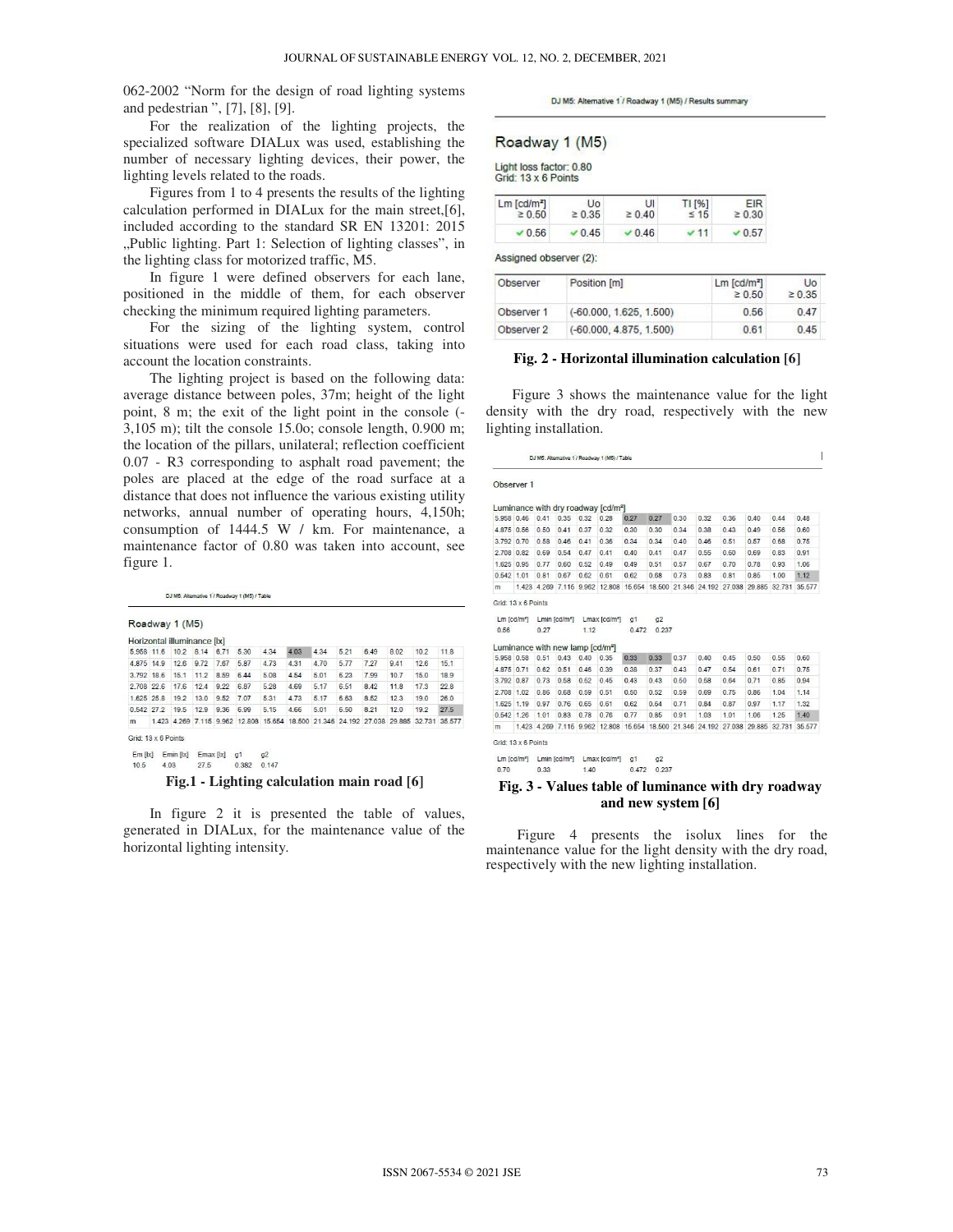DJ M5: Alternative 1 / Roadway 1 (M5) / lookines

# **DIALUX**

Roadway 1 (M5)

Light loss factor: 0.80<br>Grid: 13 x 6 Points



Horizontal Illuminance



### Observer 1

Luminance with dry roadway

 $ln x$  $\sqrt{0.48}$ 0.39 lash 0.74 0.65  $0.82$  $0.65$ 0.91 074  $\sqrt{2}$  $\frac{10.48}{-80.67}$  $11$  $\overline{0}$  and  $0.62$ Ÿ ľ



**Fig.4 - Isolines for horizontal luminance and luminance with dry roadway and new system [6]** 

# **3. CONCLUSION**

By framing the main roads in the M5 lighting standard, a better lighting is ensured, this being the street with the highest traffic. The use of longer brackets, which bring the mounting height of the bodies to 8 m leads to better lighting of the area with a much higher uniformity of light.

The installation of LED luminaires with a high degree of protection and impact resistance (IKIO, JP66)